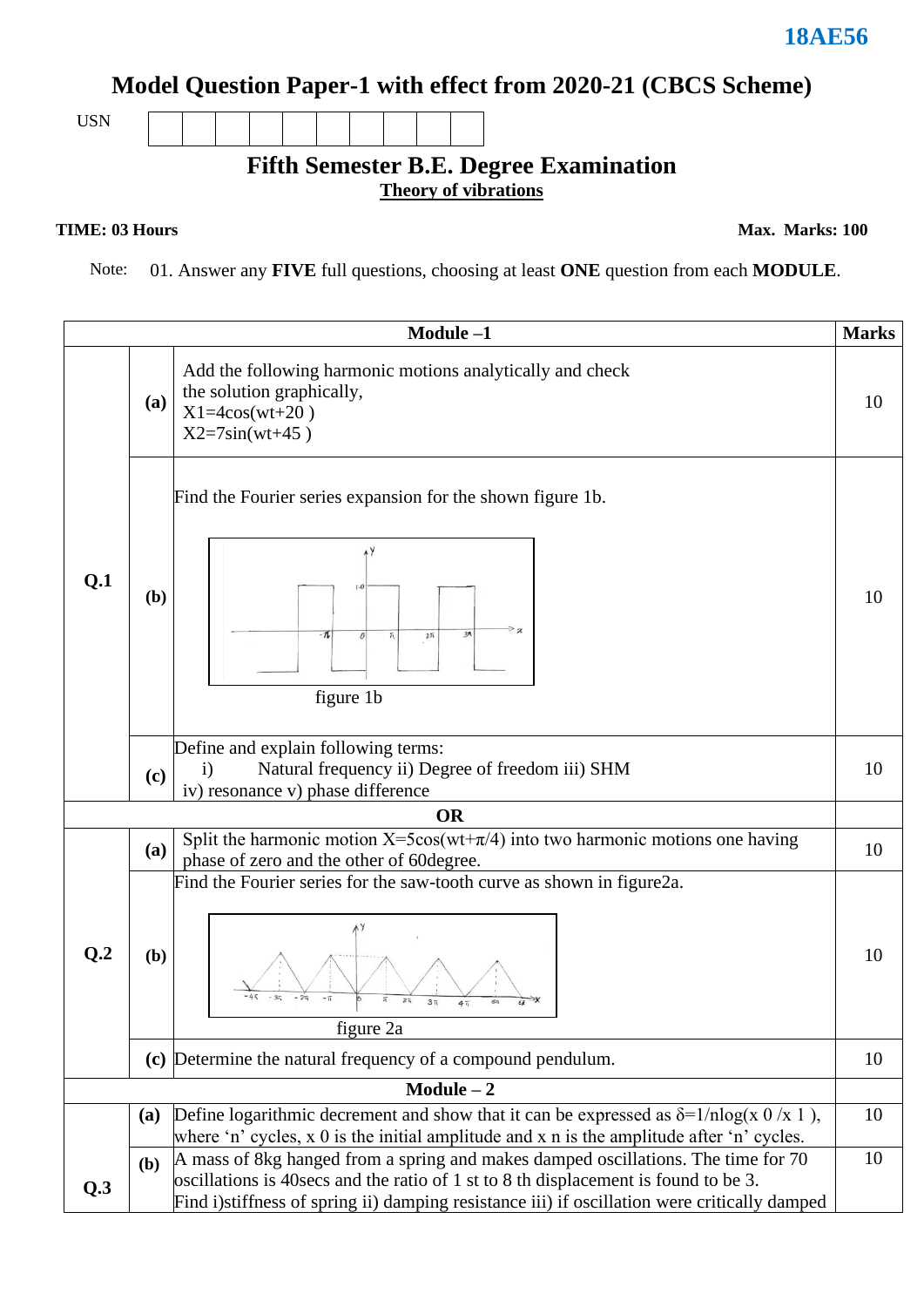|                |                                 | what is the damping resistance.                                                                                                                                              |    |  |  |  |  |  |
|----------------|---------------------------------|------------------------------------------------------------------------------------------------------------------------------------------------------------------------------|----|--|--|--|--|--|
|                | (c)                             | Determine the natural frequency of a spring mass system, where the mass of the spring<br>is taken into account.                                                              |    |  |  |  |  |  |
|                |                                 | <b>OR</b>                                                                                                                                                                    |    |  |  |  |  |  |
|                | (a)                             | Determine the natural frequency of a simple pendulum                                                                                                                         | 10 |  |  |  |  |  |
|                | i) Neglecting the mass of rod   |                                                                                                                                                                              |    |  |  |  |  |  |
|                | ii) Considering the mass of rod |                                                                                                                                                                              |    |  |  |  |  |  |
| Q <sub>4</sub> | (b)                             | A spring mass damper system has $m=3.5$ kg, $K=100$ N/m, $c=3N-s/m$ . determine i)<br>damping factor, ii) natural frequency of damped vibration, iii) logarithmic decrement, | 10 |  |  |  |  |  |
|                |                                 | iv) the ratio of 2-successive amplitudes.                                                                                                                                    |    |  |  |  |  |  |
|                |                                 | Determine the natural frequency of a spring mass system, where the mass of the                                                                                               |    |  |  |  |  |  |
|                | (c)                             | spring is taken into account.                                                                                                                                                |    |  |  |  |  |  |
|                |                                 | Module $-3$                                                                                                                                                                  |    |  |  |  |  |  |
| Q.5            | (a)                             | Find the response of the system of figure 5a to a sinusoidal excitation as shown in the                                                                                      | 10 |  |  |  |  |  |
|                |                                 | figure.                                                                                                                                                                      |    |  |  |  |  |  |
|                |                                 |                                                                                                                                                                              |    |  |  |  |  |  |
|                |                                 | $\blacktriangleright$ X <sub>2</sub>                                                                                                                                         |    |  |  |  |  |  |
|                |                                 | F <sub>o</sub> sin <sub>tot</sub>                                                                                                                                            |    |  |  |  |  |  |
|                |                                 | m                                                                                                                                                                            |    |  |  |  |  |  |
|                |                                 |                                                                                                                                                                              |    |  |  |  |  |  |
|                |                                 |                                                                                                                                                                              |    |  |  |  |  |  |
|                |                                 |                                                                                                                                                                              |    |  |  |  |  |  |
|                |                                 | figure 5a                                                                                                                                                                    |    |  |  |  |  |  |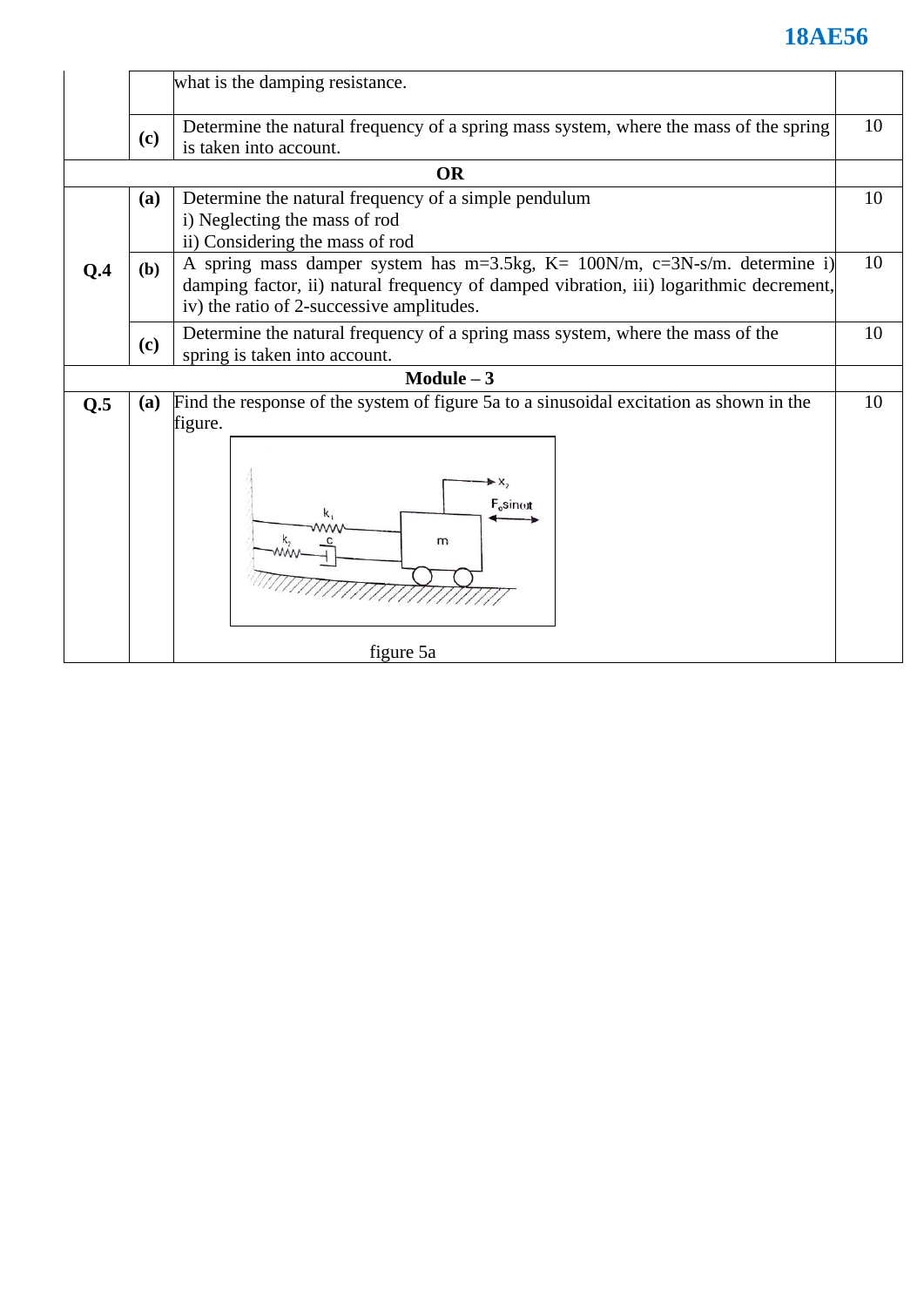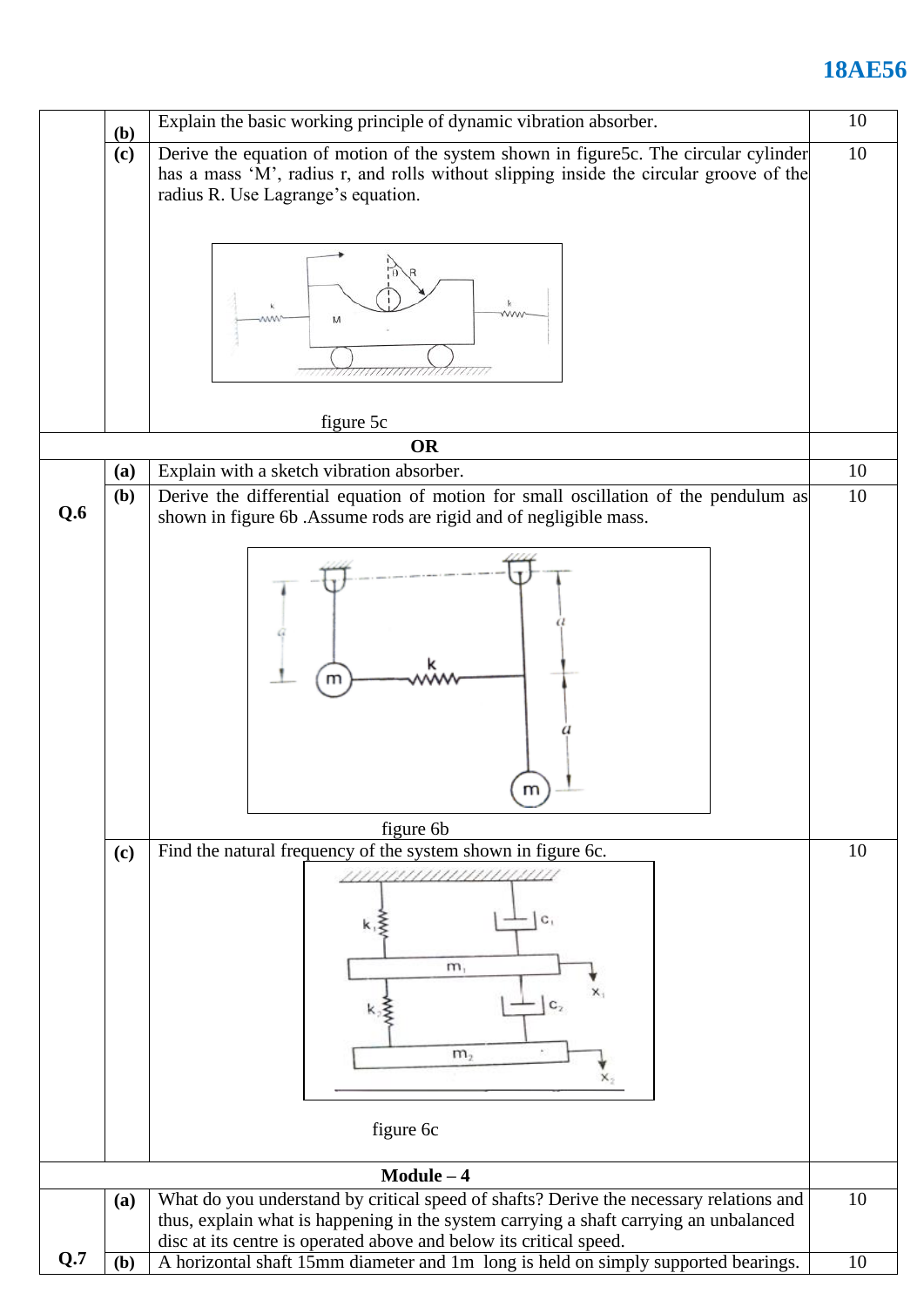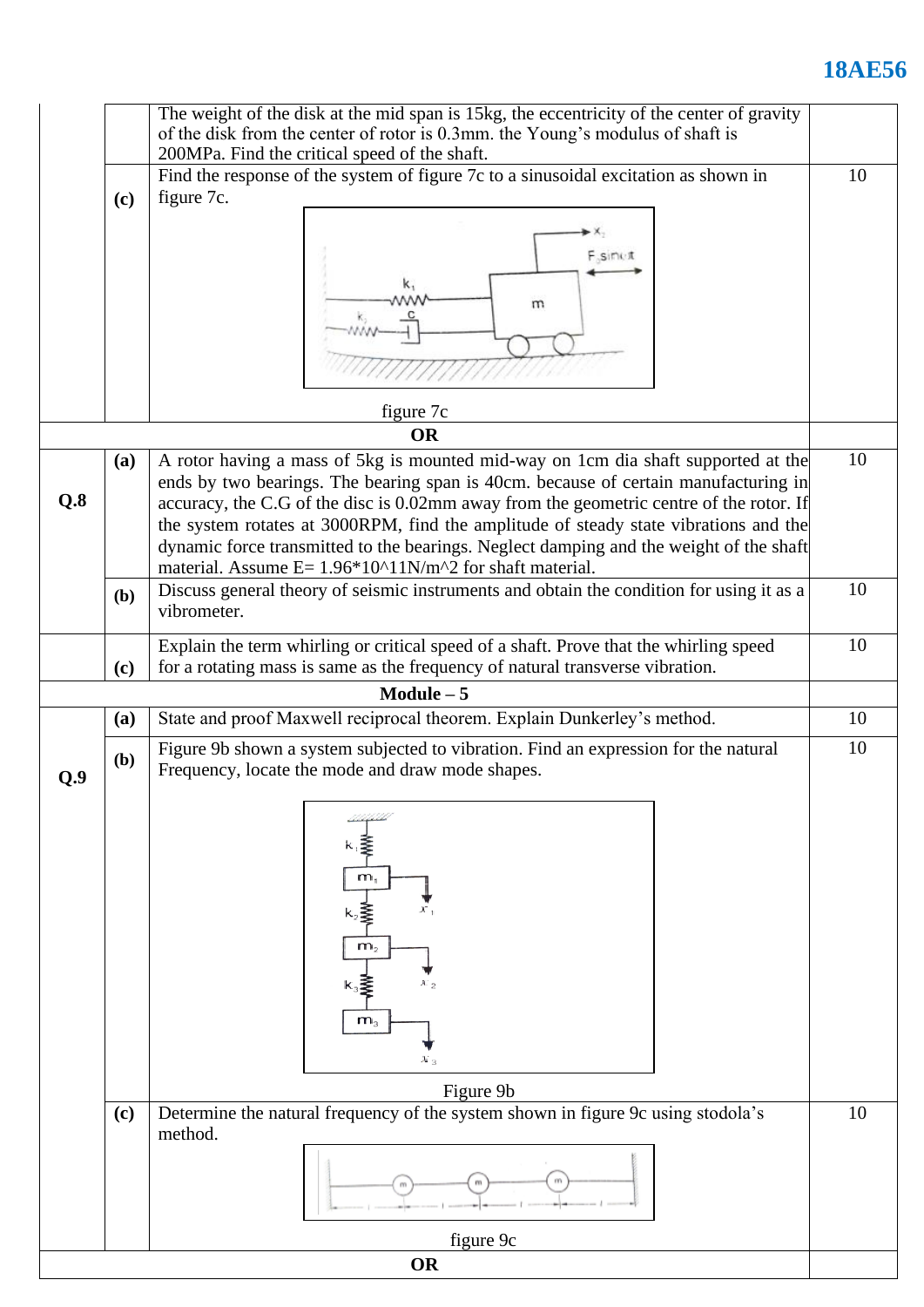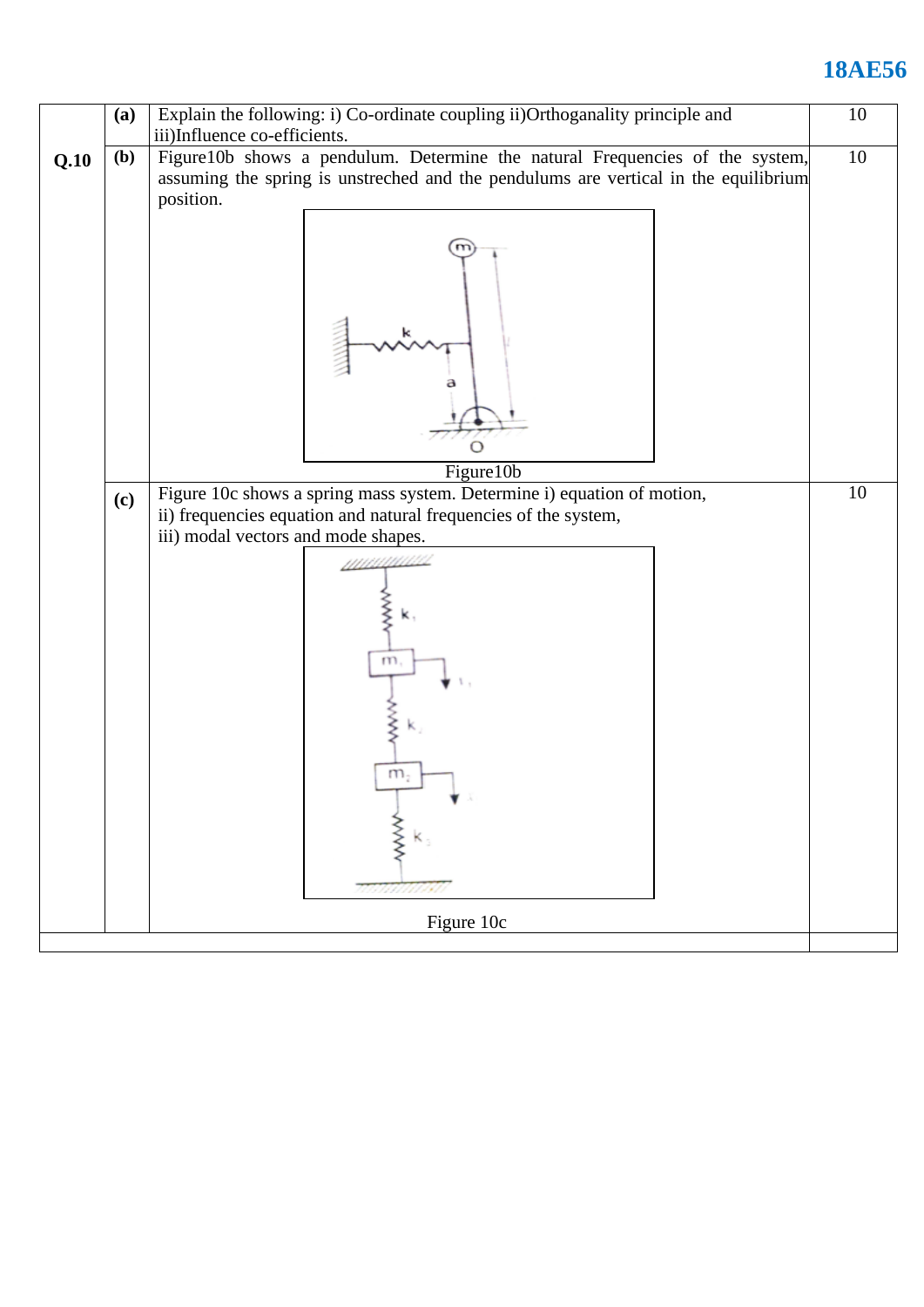| Table showing the Bloom's Taxonomy Level, Course Outcome and Programme<br>Outcome |                   |                                           |                                        |                                     |                             |  |
|-----------------------------------------------------------------------------------|-------------------|-------------------------------------------|----------------------------------------|-------------------------------------|-----------------------------|--|
| <b>Question</b>                                                                   |                   | <b>Bloom's Taxonomy Level</b><br>attached | Course<br>Outcome                      |                                     | <b>Programme Outcome</b>    |  |
| Q.1                                                                               | (a)               | $L_1$                                     |                                        | CO <sub>1</sub>                     | PO <sub>1</sub>             |  |
|                                                                                   | (b)               | $L_1$                                     |                                        | CO1                                 | PO <sub>1</sub>             |  |
|                                                                                   | (c)               | $L_1$                                     |                                        | CO1                                 | PO <sub>1</sub>             |  |
| Q <sub>2</sub>                                                                    | (a)               | $L_1$                                     |                                        | CO1                                 | PO <sub>1</sub>             |  |
|                                                                                   | (b)               | $L_1$                                     |                                        | CO1                                 | PO <sub>1</sub>             |  |
|                                                                                   | (c)               | $L_2$                                     |                                        | CO1                                 | PO <sub>1</sub>             |  |
| Q.3                                                                               | (a)               | $L_2$                                     |                                        | CO1                                 | PO <sub>1</sub>             |  |
|                                                                                   | (b)               | $L_2$                                     |                                        | CO1                                 | PO <sub>1</sub>             |  |
|                                                                                   | (c)               | L <sub>2</sub>                            |                                        | CO1                                 | PO <sub>1</sub>             |  |
| Q.4                                                                               | (a)               | $L_2$                                     |                                        | CO <sub>2</sub>                     | PO <sub>8</sub>             |  |
|                                                                                   | (b)               | L <sub>2</sub>                            |                                        | CO <sub>2</sub>                     | PO <sub>8</sub>             |  |
|                                                                                   | (c)               | L <sub>2</sub>                            |                                        | CO <sub>2</sub>                     | PO <sub>8</sub>             |  |
| Q.5                                                                               | (a)               | $L_3$                                     |                                        | CO <sub>2</sub>                     | PO <sub>8</sub>             |  |
|                                                                                   | (b)               | $L_3$                                     |                                        | CO <sub>2</sub>                     | PO <sub>8</sub>             |  |
|                                                                                   | (c)               | L <sub>2</sub>                            |                                        | CO <sub>2</sub>                     | PO <sub>2</sub>             |  |
| Q.6                                                                               | (a)               | $L_2$                                     |                                        | CO <sub>2</sub>                     | PO <sub>2</sub>             |  |
|                                                                                   | (b)               | L <sub>2</sub>                            |                                        | CO <sub>2</sub>                     | PO <sub>2</sub>             |  |
|                                                                                   | (c)               | $L_3$                                     |                                        | CO <sub>2</sub>                     | PO <sub>2</sub>             |  |
| Q.7                                                                               | (a)               | $L_3$                                     |                                        | CO <sub>3</sub>                     | PO <sub>2</sub>             |  |
|                                                                                   | (b)               | $L_3$                                     |                                        | CO <sub>3</sub>                     | PO <sub>2</sub>             |  |
|                                                                                   | (c)               | $L_3$                                     |                                        | CO <sub>3</sub>                     | PO <sub>2</sub>             |  |
| Q.8                                                                               | $\left( a\right)$ | $L_3$                                     |                                        | CO <sub>3</sub>                     | PO <sub>2</sub>             |  |
|                                                                                   | (b)               | $L_3$                                     |                                        | CO <sub>3</sub>                     | PO <sub>2</sub>             |  |
|                                                                                   | (c)               | $L_3$                                     |                                        | CO <sub>3</sub>                     | PO <sub>2</sub>             |  |
| Q.9                                                                               | (a)               | $L_4$                                     |                                        | CO <sub>3</sub>                     | PO <sub>8</sub>             |  |
|                                                                                   | (b)               | $L_4$                                     |                                        | CO <sub>3</sub>                     | PO <sub>8</sub>             |  |
|                                                                                   | (c)               | $L_4$                                     |                                        | CO <sub>3</sub>                     | PO <sub>8</sub>             |  |
| Q.10                                                                              | (a)               | $L_4$                                     |                                        | CO <sub>3</sub>                     | PO <sub>8</sub>             |  |
|                                                                                   | (b)               | $L_4$                                     |                                        | CO <sub>3</sub>                     | PO <sub>8</sub>             |  |
|                                                                                   | (c)               | $L_4$                                     |                                        | CO <sub>3</sub>                     | PO <sub>8</sub>             |  |
|                                                                                   |                   |                                           |                                        |                                     |                             |  |
|                                                                                   |                   |                                           |                                        | Lower order thinking skills         |                             |  |
| Bloom's                                                                           |                   | Remembering(                              | Understanding<br>Comprehension): $L_2$ |                                     | Applying (Application):     |  |
| <b>Taxonomy</b><br>Levels                                                         |                   | knowledge): $L_1$                         |                                        | <b>Higher order thinking skills</b> | $L_3$                       |  |
|                                                                                   |                   | Analyzing (Analysis): $L_4$               |                                        | Valuating (Evaluation): $L_5$       | Creating (Synthesis): $L_6$ |  |
|                                                                                   |                   |                                           |                                        |                                     |                             |  |

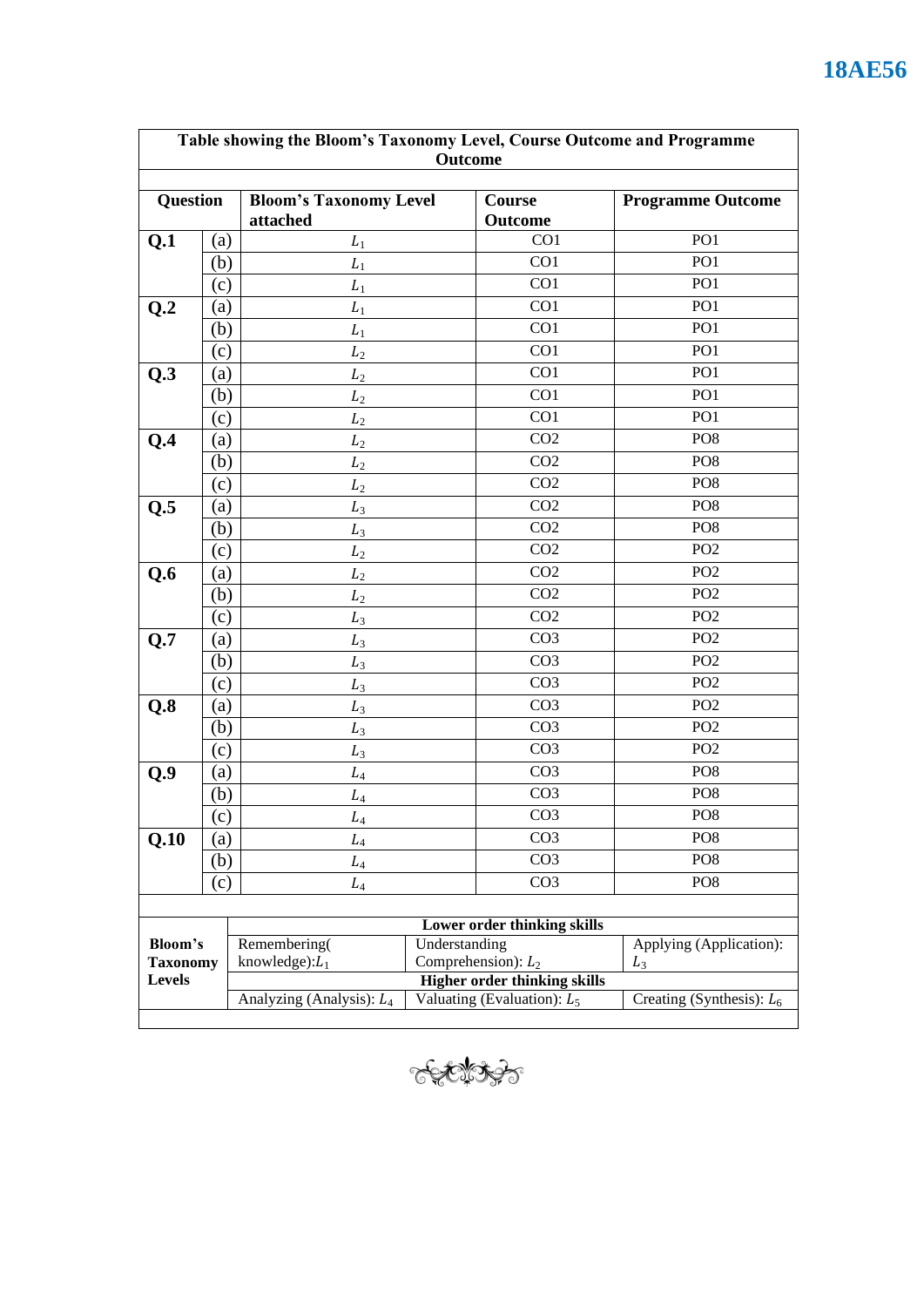## **Model Question Paper-1 with effect from 2020-21 (CBCS Scheme)**

USN

#### **Fifth Semester B.E. Degree Examination Theory of Vibrations**

**TIME: 03 Hours** Max. Marks: 40

Note: 01. Answer any **FIVE** full questions, choosing at least **ONE** question from each **MODULE**.

| Q. No          |                                                                                                                                                                                                                                                                                                          | <b>Module-1</b>                                                                                                                                                          | <b>Marks</b> |
|----------------|----------------------------------------------------------------------------------------------------------------------------------------------------------------------------------------------------------------------------------------------------------------------------------------------------------|--------------------------------------------------------------------------------------------------------------------------------------------------------------------------|--------------|
| Q.1            | (a)<br>The parameters of a single-degree-of-freedom system are given by $m = 1$ kg, $c = 5$<br>N-s/m, and $k = 16$ N/m. Find the response of the system for the following initial<br>conditions:<br>(a) $x(0) = 0.1$ m and $\dot{x}(0) = 2$ m/s<br>( <b>b</b> ) $x(0) = -0.1$ m and $\dot{x}(0) = 2$ m/s |                                                                                                                                                                          | 12M          |
|                | <b>(b)</b>                                                                                                                                                                                                                                                                                               | Derive an Equation of motion of a spring-Mass-damper system for Free damped<br>vibration.                                                                                | <b>8M</b>    |
|                |                                                                                                                                                                                                                                                                                                          | <b>OR</b>                                                                                                                                                                |              |
| Q <sub>2</sub> | <b>(a)</b>                                                                                                                                                                                                                                                                                               | Explain the following in terms<br>damping ratio<br>$\mathbf{1}$ .<br>Critically damped vibration<br>ii.<br>iii.<br>Under damped vibration<br>Overdamped vibration<br>1V. | 12M          |
|                | (b)                                                                                                                                                                                                                                                                                                      | Explain the following terms:<br>Principle of Superposition<br>i.<br>Beats & Gibbs Phenomenon<br>ii.                                                                      | 8M           |

| Q. No |                                 | <b>Module-2</b>                                                                                                                                                                                                                                                                                                                                                                                       | <b>Marks</b> |
|-------|---------------------------------|-------------------------------------------------------------------------------------------------------------------------------------------------------------------------------------------------------------------------------------------------------------------------------------------------------------------------------------------------------------------------------------------------------|--------------|
| Q.3   |                                 | (a) Determine the natural frequencies of a simple spring mass system using<br>a) Newton's Second law of motion<br>Energy method<br>b)                                                                                                                                                                                                                                                                 | 5M           |
|       |                                 | (b) Explain viscous, coulomb, structural damping with neat sketch                                                                                                                                                                                                                                                                                                                                     | 5M           |
|       | $\left( \mathbf{c} \right)$ rod | Determine the natural frequency of the simple pendulum neglecting the mass of the                                                                                                                                                                                                                                                                                                                     | 10M          |
|       |                                 | <b>OR</b>                                                                                                                                                                                                                                                                                                                                                                                             |              |
|       |                                 | Show that the logarithmic decrement $\delta = \frac{1}{n} Ln(\frac{x_0}{x_n})$ where $x_0$ is the intital<br>(a) amplitude and $x_n$ is the amplitude after <i>n</i> cycles.                                                                                                                                                                                                                          | 10M          |
| Q.4   | (b)                             | Determine the following with neat sketch<br><b>Critical Damping coefficient</b><br>Damping factor<br>b)<br>Natural frequency of damped vibrations<br>C)<br>Logarithmic decrement<br>d)<br>Ratio of two consecutive amplitudes of vibrating system which consists of<br>e)<br>mass of 25 kg, a spring of stiffness 15 KN/m, and a damper. The damping<br>provided is only 15% only the critical value. | 10M          |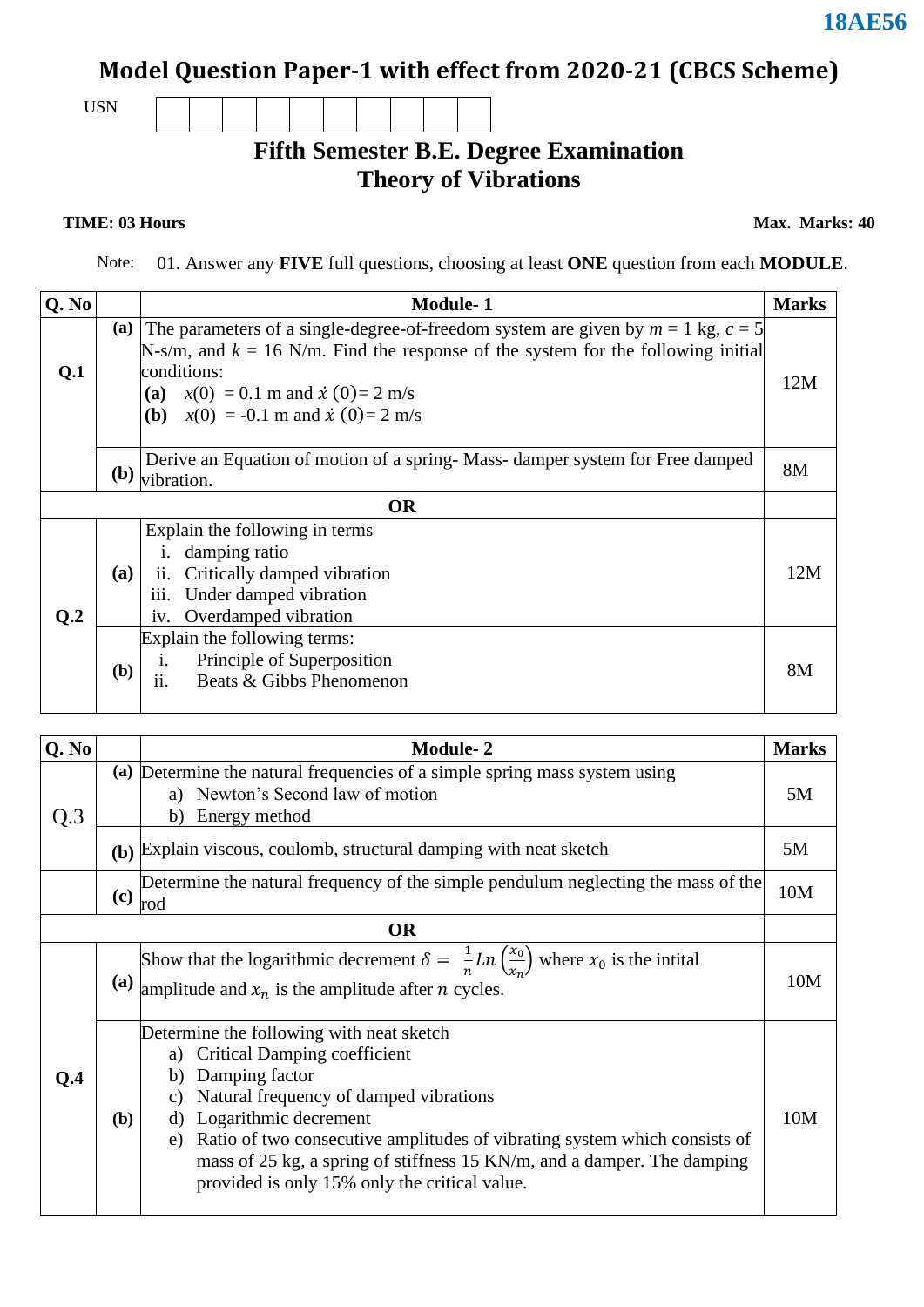| Q. No |              | <b>Module-3</b>                                                                                                                                     | <b>Marks</b> |
|-------|--------------|-----------------------------------------------------------------------------------------------------------------------------------------------------|--------------|
|       |              | (a) Discuss the principle of operation of Seismic instrument, vibrometer and<br>accelerometer; Draw the relevant frequency response curve for each. | 10M          |
| Q.5   |              | Derive expression for steady state amplitude and phase lag of single degree<br>(b) freedom subjected to forced vibration                            | 5M           |
|       |              | Explain the following with neat sketch                                                                                                              |              |
|       | (c)          | (a)Frahm's reed tachometer                                                                                                                          | 5M           |
|       |              | (b) Fultron tachometer                                                                                                                              |              |
|       |              | <b>OR</b>                                                                                                                                           |              |
|       | (a)          | Define the following with neat sketch                                                                                                               |              |
|       |              | Forced vibration<br>i.                                                                                                                              |              |
|       |              | ii.<br><b>Magnification factor</b>                                                                                                                  | <b>8M</b>    |
|       |              | Vibration isolation<br>iii.                                                                                                                         |              |
| Q.6   |              | transmissibility<br>iv.                                                                                                                             |              |
|       |              |                                                                                                                                                     |              |
|       | ( <b>b</b> ) | Derive an expression for amplitude of whirling shaft with air damping                                                                               | 10M          |
| Q. No |              | Module-4                                                                                                                                            | <b>Marks</b> |
|       | (a)          | Explain about the Co-ordinate coupling and the Principal Co-ordinates.                                                                              | 10M          |
|       |              | Determine the Principal co-ordinates for the spring mass system shown in fig                                                                        |              |
|       |              | below.                                                                                                                                              |              |
|       |              |                                                                                                                                                     |              |
|       |              |                                                                                                                                                     |              |
|       |              | $K_1 = k$                                                                                                                                           |              |
| Q.7   |              | $M_{1}$ =m                                                                                                                                          |              |
|       |              |                                                                                                                                                     |              |
|       | (b)          |                                                                                                                                                     | 10M          |
|       |              | $\overrightarrow{X_1(t)}$                                                                                                                           |              |
|       |              |                                                                                                                                                     |              |
|       |              | $M_2=m$                                                                                                                                             |              |
|       |              | $X_2(t)$                                                                                                                                            |              |
|       |              | $K_3=k$                                                                                                                                             |              |
|       |              |                                                                                                                                                     |              |
|       |              | <b>OR</b>                                                                                                                                           |              |
|       | <b>(a)</b>   | Explain the Principal of dynamic vibration absorber and explain the demerits of                                                                     | 10M          |
|       |              | it.<br>Fig shows the vibrating system having two degree of freedom. Determine the two                                                               |              |
|       |              | natural frequencies of vibration and the ratio of amplitudes of the motion of $M_1$                                                                 |              |
|       |              | and M <sub>2</sub> for two modes of vibration. Given, M <sub>1</sub> =1.5kg, M <sub>2</sub> =0.80kg, k <sub>1</sub> =k <sub>2</sub> =40 N/m.        |              |
|       |              |                                                                                                                                                     |              |
|       |              |                                                                                                                                                     |              |
|       | (b)          | $K_1$                                                                                                                                               |              |
| Q.8   |              |                                                                                                                                                     | 10M          |
|       |              | $\mathrm{X}_1$                                                                                                                                      |              |
|       |              |                                                                                                                                                     |              |
|       |              | $\mathbf{K}_2$                                                                                                                                      |              |
|       |              |                                                                                                                                                     |              |
|       |              | $X_2$                                                                                                                                               |              |
|       |              |                                                                                                                                                     |              |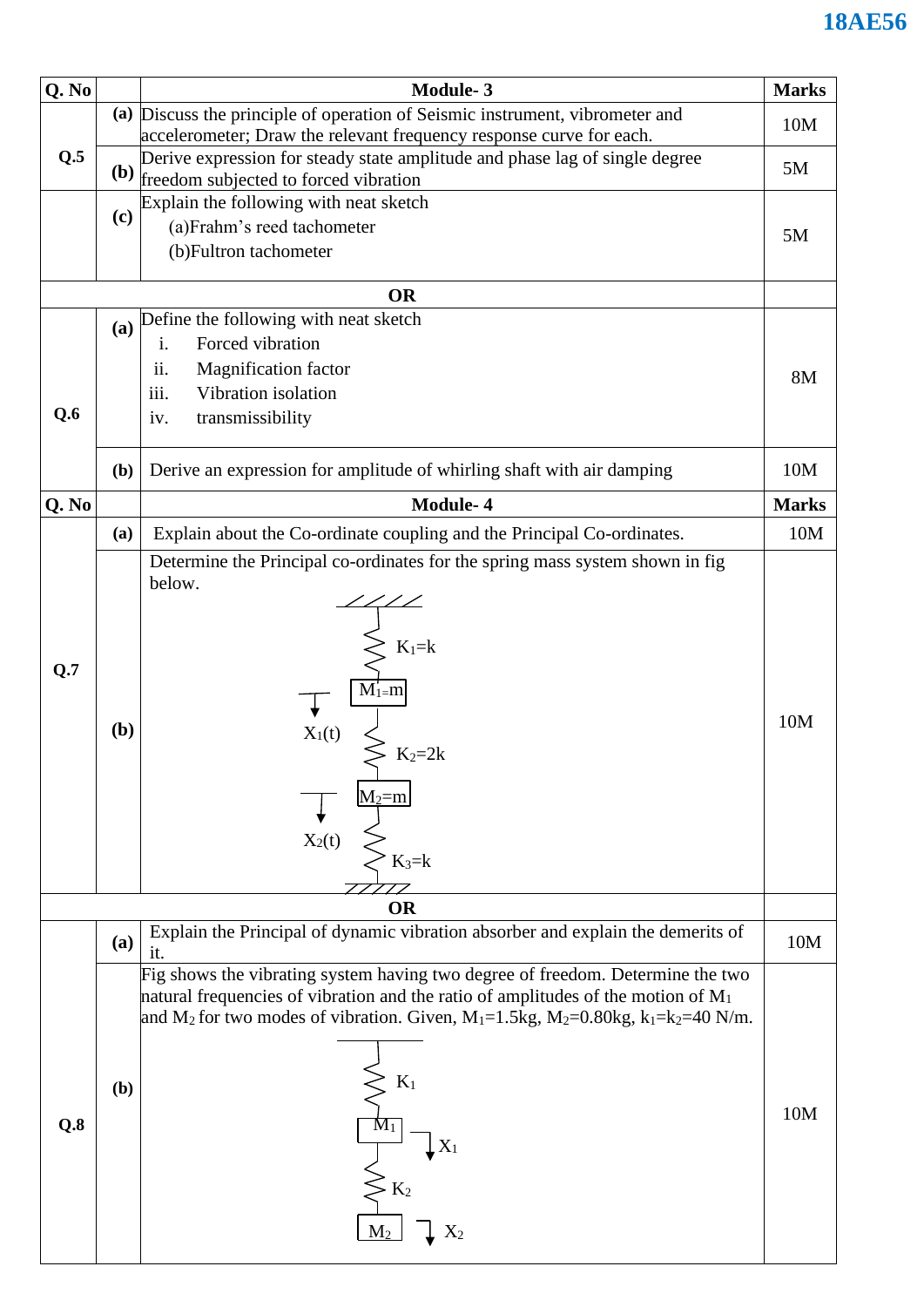|      |     | Module - 5                                                                                                                                                                                                                                                                                                                                                                                                                       | <b>Marks</b> |
|------|-----|----------------------------------------------------------------------------------------------------------------------------------------------------------------------------------------------------------------------------------------------------------------------------------------------------------------------------------------------------------------------------------------------------------------------------------|--------------|
| Q.9  | (a) | Use the Stodola method to find the fundamental mode of vibration<br>and its natural frequency of the spring mass system as shown in fig.<br>Take $k_1 = k_2 = k_3 = 1$ , $M_1 = M_2 = M_3 = 1$ .<br>$\mathbf{K}_1$<br>$M_1$<br>K <sub>2</sub><br>$M_2$                                                                                                                                                                           | <b>8M</b>    |
|      | (b) | $K_3$<br>$M_3$<br>Explain Influence Coefficients and the types of Influence co-efficient                                                                                                                                                                                                                                                                                                                                         | 12M          |
|      |     | with neat sketch.                                                                                                                                                                                                                                                                                                                                                                                                                |              |
|      | (a) | Determine the natural frequency of the system shown in fig by Holzer's<br>method.<br>$2k_t$<br>$k_t$<br>$3k_t$<br>3J<br>2J                                                                                                                                                                                                                                                                                                       | 12M          |
| Q.10 | (b) | Determine three natural frequencies of the spring mass system as<br>shown in fig by Holzer's method. Assuming the initial displacement<br>$X_1$ =1 and natural frequencies $\omega$ =0.30, 0.50, 0.75, 1.0, 1.25, 1.50, 1.75<br>and 2.0.<br>$\longrightarrow M_1$ $\leq k_1$ $\top$ <sub>X<sub>1</sub></sub><br>$\leq k_2$ $\sqrt{\phantom{1}}\,X_2$<br>$\rightarrow M_2$<br>$\sum k_3$<br>$\rightarrow$ M <sub>3</sub><br>$X_3$ | 8M           |